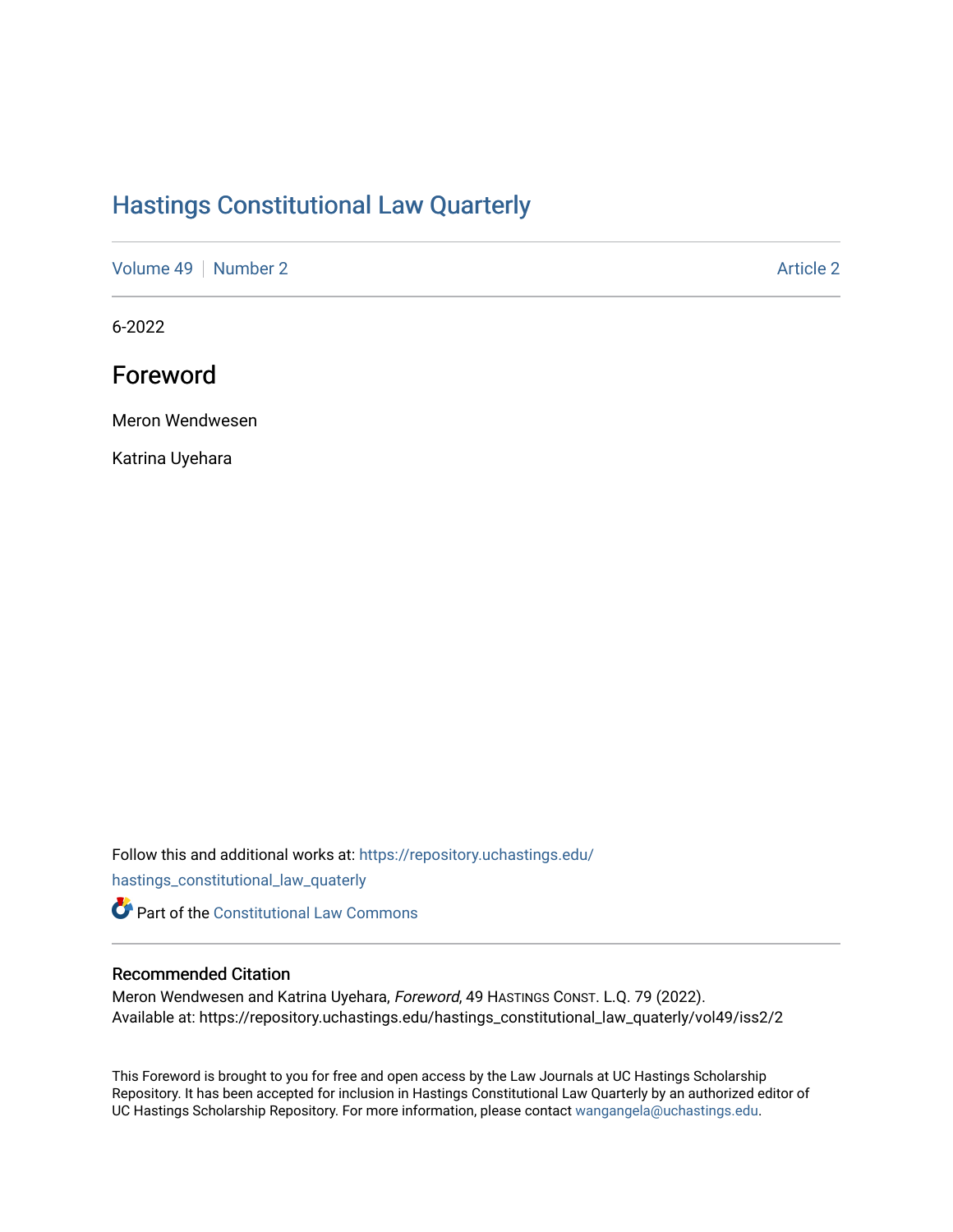## Co-Editor in Chiefs' Foreword

It is our pleasure to present to you Issue 2 of Hastings Constitutional Law Quarterly (HCLQ)'s Volume 49. When we first sent out offers to publish the articles in Issue 2, we had no idea how current events would inform each and every one of the articles. The articles in Issue 2 reflect the chaotic times we are living in:

As the two-year anniversary of George Floyd's death passes, Professor Dery's article reminds us how important Fourth Amendment law is and that it must change in a way that values and prioritizes Black lives.

In light of the recent draft opinion in *Dobbs*, Justice Kafker's article has only become timelier and provides state constitutional law as a solution to the erosion of fundamental, constitutional rights.

With the recent mass shooting in Uvalde, Professor Cornell's article reminds us of the dangers of allowing the past to unduly inform the present: a society where assault rifles are too "new" and commonly owned to be regulated.

While the pandemic encouraged an influx in domestic violence, Harris's note highlights a rare, potential benefit of the pandemic and encourages us to act.

We open up this issue with Professor George Dery's article *Unintentional Destruction: Torres v. Madrid, in Defining a Fourth Amendment Seizure of the Person as a Common Law Arrest, Turned Terry v. Ohio into Collateral Damage*, analyzing the logical implications of the Supreme Court reasoning in *Torres v. Madrid*, where the Court ruled an officer seized a person when he shot her, even though the suspect temporarily eluded capture after the shooting. Dery points out that Torres equated a Fourth Amendment seizure of the person with a common law arrest and defined an arrest to include an officer's slightest touching of a person, even with only a finger. Dery asserts that the force of Torres's logic has elevated the Terry stop-and-frisk to a full arrest because Terry's intrusion involves official touching and control beyond Torres's common law minimum. Dery's scholarship also suggests that, with the dramatic changes in policing and society occurring since the common law era, true fealty to Fourth Amendment values requires, the Court broaden its approach while respecting the precedent of the last fifty years.

Justice Kafker's article examines how reshaping of federal constitutional law will impact state constitutional law. Justice Kafker's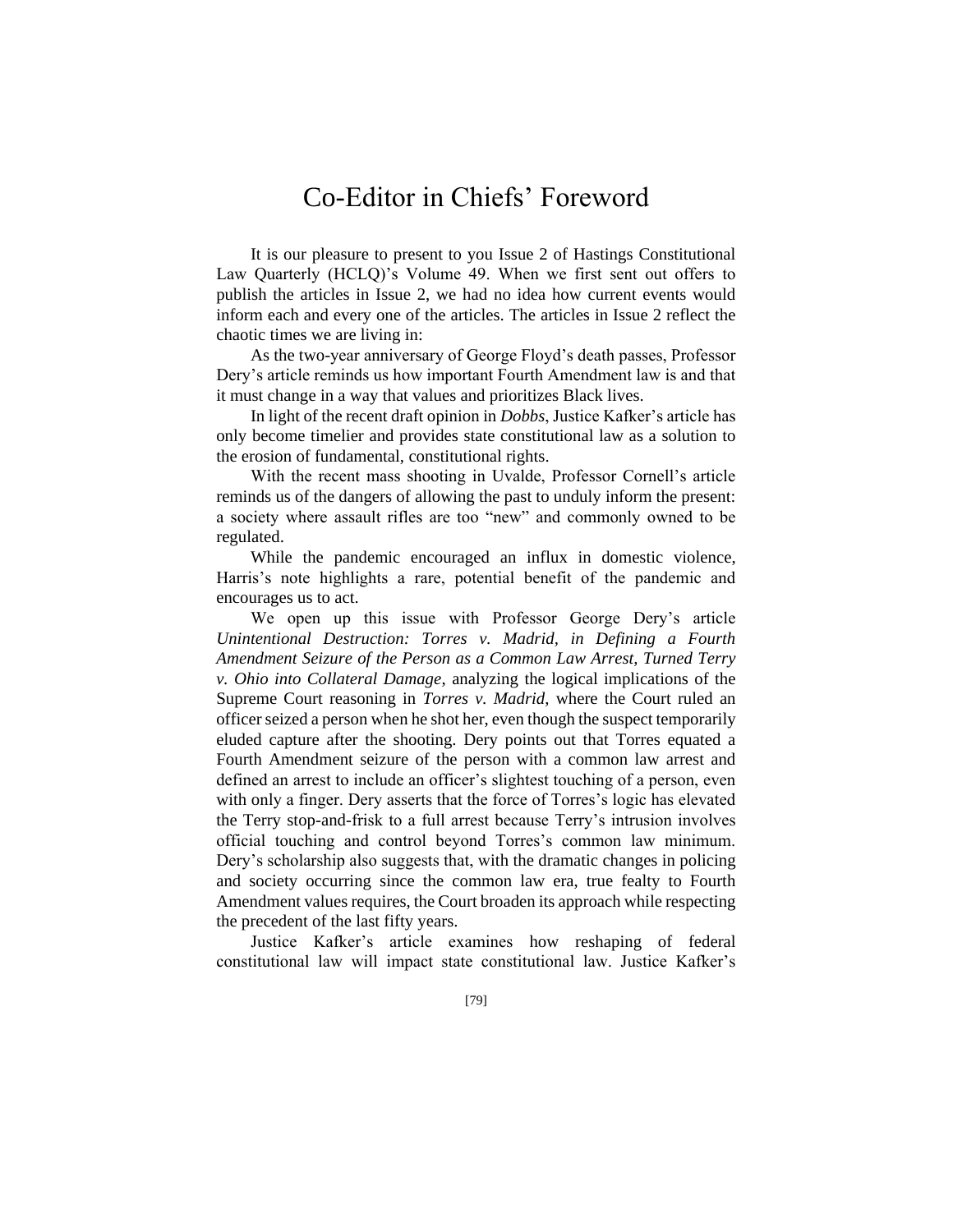article proposes that state constitutional law reaction will be reminiscent of, but should be different from, the first surge in state constitutional interpretation stimulated by Justice Brennan at the onset of the Burger Court, which resulted in an evolving hodge-podge of state constitutional decisionmaking. In this article, Justice Kafker also seeks to explain why an independent approach from state courts is not only consistent with the design of federalism but how it ensures a government based on well-considered and continually tested and retested American constitutional principles and enriches the country's conception of these constitutional principles through comparative analysis. Justice Kafker cautions that if state courts do not perform this non-deferential, independent review of state constitutional law, they are not fulfilling their duties as shared guardians of American constitutional rights.

Professor Saul Cornell's article analyzes the arguments in one of the most watched cases on the Supreme Court's docket this term, *NYSRPA v. Bruen*. Highly anticipated, the case is the first major Second Amendment case in over a decade, and with that, a drastically different, conservative majority has an opportunity to dangerously rewrite Second Amendment jurisprudence. We are proud to feature an article by Saul Cornell, one of the nation's leading experts on Second Amendment history who co-authored the historians' amicus brief in *District of Columbia v. Heller*. Cornell addresses the arguments made in *Bruen* and how they differ drastically from what history tells us: firearm regulation was robust and commonplace throughout our nation's history.

This issue closes with a student note contributed by our Executive Managing Editor Rachel Harris, which explores the implementation of critical changes incorporating remote testimony for civil domestic violence proceedings and e-filing procedures for civil protective order proceedings for survivors of domestic violence in response to the COVID-19 pandemic. Harris advocates for expanded access to remote testimony and e-filing options for survivors of domestic violence to increase access, mitigate the risk of witness intimidation, and amplify survivors' willingness to participate in proceedings. Harris argues that remote testimony would not violate the limited confrontation and cross-examination right guaranteed by the Due Process Clause. Harris discusses the avenues through which courts may implement e-filings and remote testimony either through state and federal legislation or modification of state court's rules regarding the practice of remote testimony.

We would be remiss not to recognize our wonderful authors for their scholarship and immense flexibility and support throughout the editing process. It was an absolute pleasure to work with each of you.

We thank our editorial team for their hard work and enthusiasm to bring Issue 2 to publication.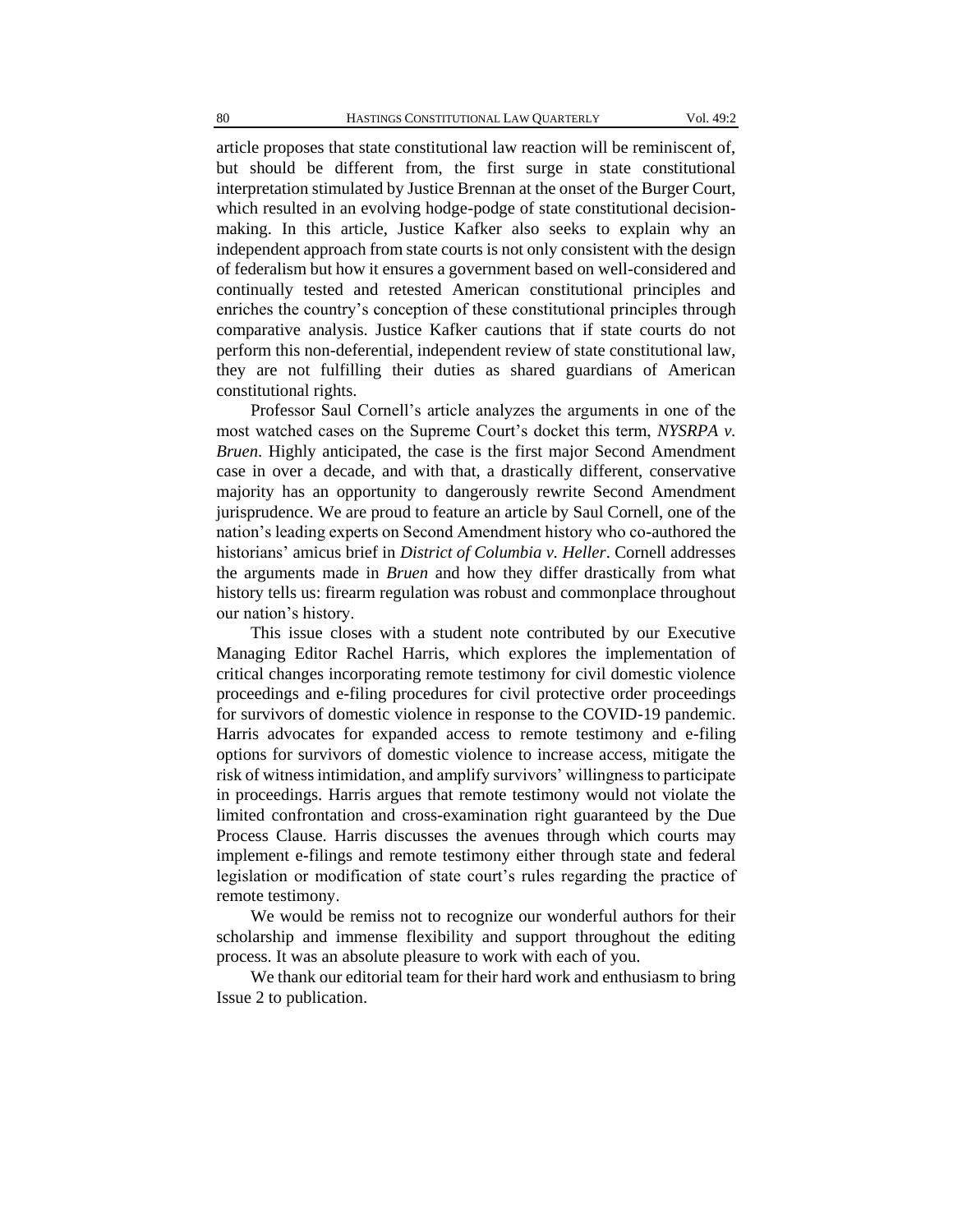To our readers, we invite you to engage in these articles and understand that they address complicated, current issues that often feel out of our control. By engaging with these articles and disseminating the ideas within, we are confident that these issues will feel within your sphere of influence.

Sincerely,

Katrim Uyelum Neva Wendwesen

Meron Wendwesen and Katrina Uyehara Co-Editor in Chiefs, Volume 49 *Hastings Constitutional Law Quarterly*